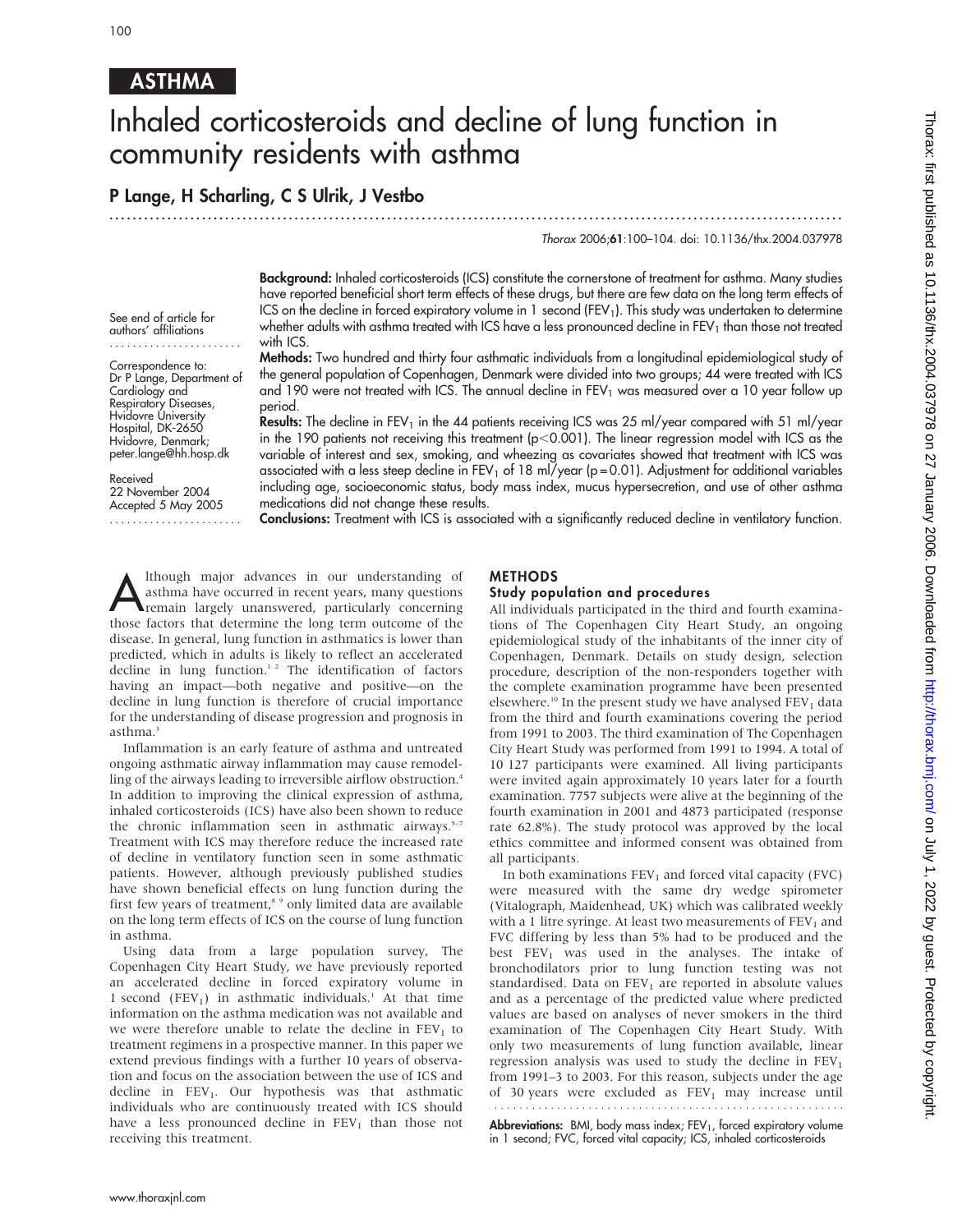approximately 30 years of age and this would have been impossible to account for using a linear model.

A self-administered questionnaire concerning symptoms, somatic diseases, social status, smoking, drinking habit, and medications was completed and checked by one of the investigators at both the beginning and end of the follow up period. Participants were characterised as smokers if they were continuous smokers of cigarettes, cigars, or pipe throughout the observation period.

Subjects were categorised in terms of the presence or absence of asthma. Our criterion for asthma follows the convention of other epidemiological studies by relying on the subjects' perception of whether or not they have the disease.11 12 Thus, asthma was defined by an affirmative response to the question: ''Do you have asthma?''.

Treatment with ICS is not a constant feature. In order to be able to interpret the findings correctly, we only included those participants with asthma who did not change their treatment with ICS between the third and fourth examinations. Two subgroups of subjects with asthma were included: 190 participants who did not receive ICS throughout the observation period and 44 who did, giving a total of 234 asthmatic individuals with all the necessary variables available and unchanged treatment with regard to ICS during the 10 year follow up period. 114 asthmatic participants who either started or stopped ICS treatment during the observation period were excluded because it was assumed that changes in treatment are likely to reflect major fluctuations in asthma severity making a comparison between the groups difficult.

#### Statistical analysis

The characteristics of individuals treated with ICS were compared with those not treated with ICS using either the  $\chi^2$ test or Fisher's exact test when appropriate. All reported p values are based on two sided tests of significance.

For each individual the exact time between the two  $FEV<sub>1</sub>$ measurements was calculated in days and normalised so that the change in lung function could be expressed as ml/year  $(\Delta$ FEV<sub>1</sub>).

As the focus of our analyses was the possible association between the treatment of ICS and decline in  $FEV<sub>1</sub>$ , we developed linear regression models where  $\Delta$ FEV<sub>1</sub> (ml/year) was the dependent variable and the use of ICS (yes/no) was the independent variable of main interest. We initially performed separate analyses for women and men but, as the results were similar, the final models comprise both women and men and include sex as covariate. As additional covariates we included variables which, based on previous studies, may have a significant effect on the  $\Delta$ FEV<sub>1</sub> and thus affect the association between ICS and  $\Delta$ FEV<sub>1</sub>. In the initial model the covariates were sex, age (years), smoking (nonsmokers, starters, quitters, light smokers  $\langle$  <15 g tobacco/ day), heavy smokers  $(\geq 15 \text{ g tobacco/day})$ , height (cm), body mass index (BMI in kg/m<sup>2</sup>), socioeconomic status (expressed as length of school education in three groups:  $<$ 8 years; 8–11 years; >11 years), presence of asthmatic symptoms such as wheezing (yes/no) and mucus hypersecretion (yes/no), and use of other anti-asthmatic medication (yes/no). However, as many of these covariates were not significantly related to  $\Delta$ FEV<sub>1</sub> (p>0.1) and did not significantly improve the fit of the regression model, they were excluded from the final model which, in addition to ICS, only includes sex, smoking, and wheezing as covariates. Interaction terms between different variables and use of ICS were investigated but were not found to be significant.

The analyses were performed using SPSS for Windows statistical package Version 12.0 (SPSS Inc, Chicago, IL, USA).

#### RESULTS

Table 1 summarises the characteristics of the 234 individuals with asthma according to sex and treatment with ICS. The mean  $FEV<sub>1</sub>$  percentage predicted for the whole asthmatic population was 83.2%. Individuals treated with ICS had lower lung function, a lower prevalence of smoking, and a higher prevalence of asthmatic characteristics such as wheeze and chronic mucus hypersecretion than those not treated with ICS. There was no difference with regard to height and BMI between the two subgroups. Use of ICS was significantly related to length of school education: 13% of the participants with shortest school education were on ICS compared with 28% of those with a medium duration of education and 10% of those with the most education  $(p<0.05)$ .

The observed mean decline in  $FEV<sub>1</sub>$  (ml/year), percentage predicted  $FEV_1$ , and the  $FEV_1/FVC$  ratio at the end of the 10 year follow up period are also shown in table 1. In both sexes, individuals on ICS had a significantly lower decline in  $FEV<sub>1</sub>$ . This resulted in a smaller difference in the percentage

Table 1 Characteristics of 234 participants with asthma according to treatment with inhaled corticosteroids (ICS) during the follow up period

|                                               | Women                 |                      |           | Men                  |                      |           |
|-----------------------------------------------|-----------------------|----------------------|-----------|----------------------|----------------------|-----------|
| Variable                                      | No ICS<br>$(n = 114)$ | On ICS<br>$(n = 33)$ | p value   | No ICS<br>$(n = 76)$ | On ICS<br>$(n = 11)$ | p value   |
| Age (years)                                   | 57.2 (11.3)           | 57.9 (9.8)           | NS        | 51.7 (12.7)          | 58.4 (8.7)           | <b>NS</b> |
| FEV <sub>1</sub> (I)                          | 2.23(0.65)            | 1.74(0.64)           | < 0.001   | 3.22(0.99)           | 2.07(0.78)           | < 0.001   |
| FEV <sub>1</sub> % predicted in 1991-4        | 88.3 (19.6)           | $67.8$ (20.5)        | 0.001     | 85.7 (20.6)          | 60.2 (17.9)          | 0.004     |
| FEV <sub>1</sub> /FVC % in 1991-4             | 77.8(8.6)             | 66.4 (10.3)          | < 0.001   | 72.8 (10.7)          | 61.1(12.7)           | < 0.001   |
| Height (cm)                                   | 163(6.2)              | 163(6.8)             | NS        | 176(6.0)             | 174(7.2)             | NS        |
| BMI $(kq/m^2)$                                | 26.3(5.4)             | 26.0(5.3)            | <b>NS</b> | 25.6(4.9)            | 25.6(2.9)            | NS        |
| Smoking 1991-2003 (%)                         | 32.5                  | 24.2                 | <b>NS</b> | 37.3                 | 18.2                 | NS        |
| Asthma duration (years)*                      | 17.8(18.4)            | 14.6(16.6)           | NS        | 25.1(20.1)           | 12.7(15.9)           | 0.07      |
| Chronic mucus hypersecretion (%)              | 19.3                  | 39.4                 | 0.02      | 20.0                 | 36.4                 | NS        |
| Wheezing (%)                                  | 64.0                  | 93.9                 | < 0.001   | 64.0                 | 90.9                 | 0.09      |
| Hay fever (%)                                 | 32.5                  | 12.5                 | 0.03      | 32.0                 | 27.3                 | NS        |
| $\Delta$ FEV <sub>1</sub> (ml/year) 1991-2003 | 46.5 (31.5)           | 25.8 (33.8)          | < 0.001   | 56.6 (54.5)          | 21.1(44.9)           | 0.04      |
| FEV <sub>1</sub> % predicted in 2001-3        | 80.1(21.7)            | 66.2 (21.0)          | < 0.001   | 78.7 (22.7)          | 61.3(18.5)           | 0.02      |
| FEV <sub>1</sub> /FVC in 2001-3               | 73.6 (10.7)           | 64.6 (10.4)          | < 0.001   | 69.8 (10.5)          | 60.7(13.1)           | < 0.001   |

ICS, inhaled corticosteroids; FEV1, forced expiratory volume in 1 second; FVC, forced vital capacity; BMI, body mass index; ΔFEV1, decline in FEV1.<br>Data presented as mean (SD) values. Unless specified, all values are give

The information on asthma duration was only available in 125 of the participants. Smokers are defined as participants who smoked tobacco at both the beginning and the end of the observation period.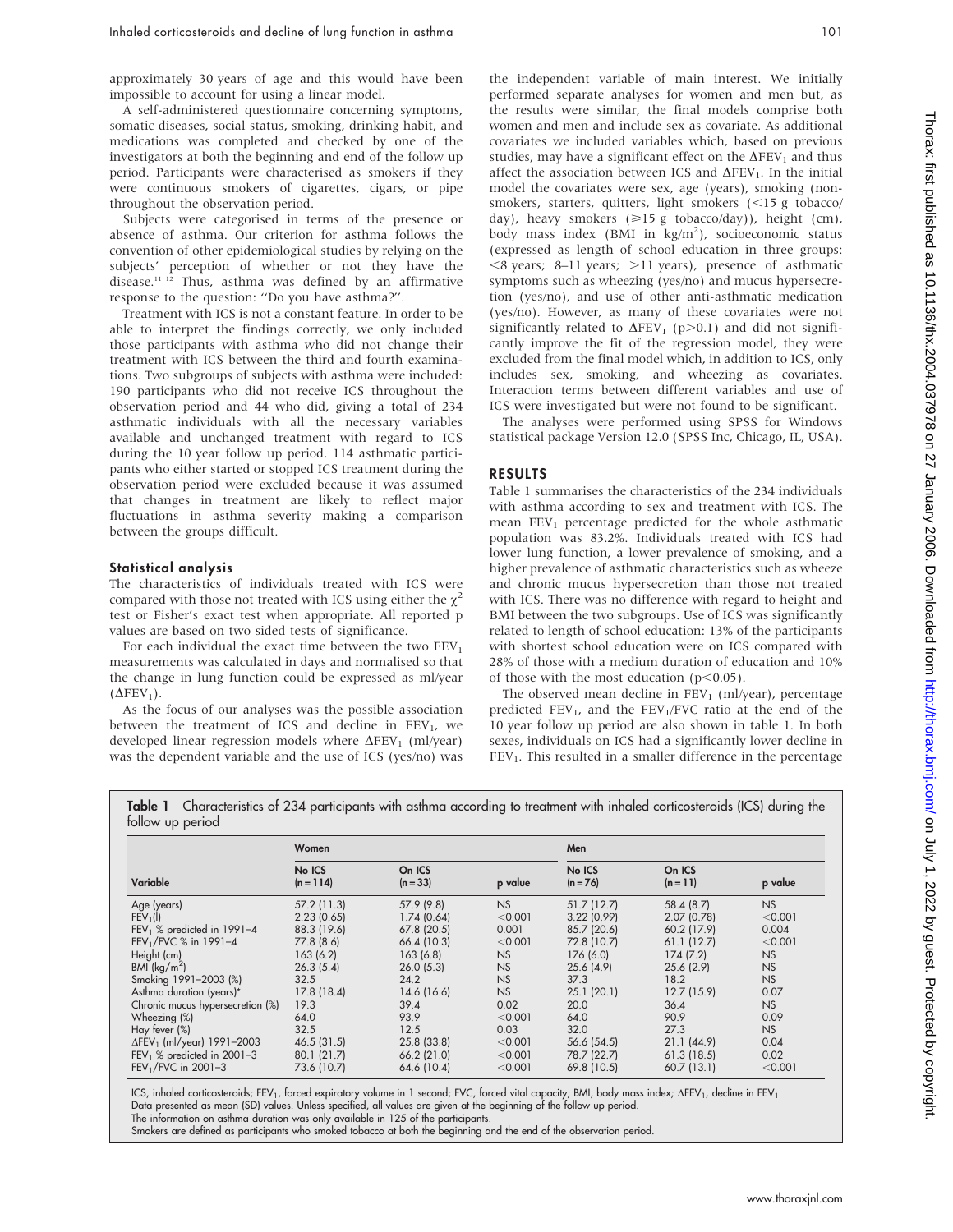Table 2 Multiple linear regression of  $\Delta$ FEV<sub>1</sub> in ml/year in 234 subjects with asthma based on a mean observation period of 10 years

| Variable               | Estimate (ml/year) | <b>SE</b> | p value |  |
|------------------------|--------------------|-----------|---------|--|
| Intercept <sup>1</sup> | 49.5               | 5.7       | < 0.001 |  |
| Sex                    |                    |           |         |  |
| Women                  | $\mathbf 0$        |           |         |  |
| Men                    | 5.6                | 5.6       | 0.319   |  |
| Smoking                |                    |           |         |  |
| Non-smokers            | $\mathbf 0$        |           |         |  |
| <b>Starters</b>        | 16.6               | 17.1      | 0.333   |  |
| Quitters               | 8.6                | 7.6       | 0.259   |  |
| Light smokers          | 2.1                | 8.7       | 0.805   |  |
| Heavy smokers          | 22.5               | 7.3       | 0.002   |  |
| Wheezing               |                    |           |         |  |
| <b>No</b>              | $\mathbf{0}$       |           |         |  |
| Yes                    | $-13.1$            | 6.0       | 0.030   |  |
| <b>ICS</b>             |                    |           |         |  |
| <b>No</b>              | $\mathbf{0}$       |           |         |  |
| Yes                    | $-17.8$            | 7.1       | 0.013   |  |

SE, standard error of the estimate; ICS, inhaled corticosteroids.

The intercept represents the mean annual decline in a non-smoking asthmatic woman without wheezing who is not treated with ICS. The estimate for different variables represents the difference in the annual decline in FEV<sub>1</sub> between those with and those without these characteristics (this means that heavy smokers have an additional decline in FEV<sub>1</sub> of 22.5 ml/year whereas those treated with ICS have a 17.8 ml/year lower decline in FEV<sub>1</sub>).

predicted  $FEV_1$  and  $FEV_1/FVC$  ratio between subjects on ICS and those not receiving ICS at the end of the follow up period than at the beginning of the study: the difference in  $FEV<sub>1</sub>$  in women was reduced from 20.5% predicted to 13.9% predicted, whereas in men the difference was reduced from 25.5% predicted to 17.4% predicted (table 1).

Smoking is an important factor affecting the decline in  $FEV<sub>1</sub>$ . The observed decline in  $FEV<sub>1</sub>$  in non-smokers not receiving ICS  $(n = 125)$  was 46.1 (43.5) ml/year compared with 22.8 (39.5) ml/year in those receiving ICS treatment  $(n = 34; p = 0.005)$ . In smokers the decline in FEV<sub>1</sub> was 57.9 (38.7) ml/year in subjects not receiving ICS treatment  $(n = 65)$  and 30.8 (23.1) ml/year in those receiving treatment with ICS ( $n = 10$ ;  $p = 0.035$ ). Similar trends were seen in both sexes and, since subdivision according to sex resulted in rather small subgroups, these results are for women and men combined. As expected, smoking accelerated the decline in  $FEV<sub>1</sub>$ , but treatment with ICS was associated with a significantly smaller decline in  $FEV<sub>1</sub>$  irrespective of smoking status.

Table 2 shows the results of the final linear regression analysis of the 234 study participants. The effects of smoking and ICS on  $\Delta$ FEV<sub>1</sub> were opposite, and both reached statistical significance. As expected, heavy smoking accelerated the decline in  $FEV<sub>1</sub>$  while treatment with ICS was associated with a less pronounced decline. Wheezing was also associated with a slower decline in  $FEV<sub>1</sub>$ . None of the remaining variables included in the initial model (treatment with other anti-asthmatic medications, age, height, BMI, chronic mucus hypersecretion, and length of school education) had any significant effect on the decline in  $FEV<sub>1</sub>$ . There were no significant interactions between the investigated variables.

#### **DISCUSSION**

In this long term follow up study of lung function in community residents with asthma, treatment with ICS was associated with a more favourable course of  $FEV<sub>1</sub>$ . This observation was consistent in both women and men, as well as in non-smokers and smokers. The observed difference between the treated and non-treated groups of approximately 15–20 ml/year is quite substantial and is certainly of clinical significance.

The present findings are in keeping with results from studies over shorter observation periods and are also in line with the perception that ICS are effective in preventing hospital admissions and deaths due to asthma.<sup>13 14</sup> Randomised studies of early and continuous treatment of mild asthma with ICS for up to 3 years have shown beneficial effects, not only on asthma symptoms but also on lung function.8 15 16 Previous observational studies of patients attending asthma clinics have also suggested that ICS may be beneficial with regard to the long term outcome of lung function in children, adolescents, and in young adults.<sup>9 17 18</sup>

As we did not have information on the level of lung function before starting treatment with ICS, we were not able to determine whether treatment with ICS can prevent the development of persistent airways obstruction in asthma.<sup>19 20</sup> Previous studies suggest that ICS should be introduced early after the onset of asthma in order to achieve the best possible effect on airway function.<sup>9</sup> <sup>15</sup> <sup>20</sup> <sup>21</sup> In a Dutch study of patients with severe asthma there was a high incidence of permanent airways obstruction despite treatment with high doses of  $ICS<sub>2</sub><sup>22</sup>$  whereas in a study of mild asthma in children there was a favourable outcome regarding the  $FEV<sub>1</sub>/FVC$  ratio although the effect of ICS on the  $FEV<sub>1</sub>$  was not different from placebo.23 Although previous histological studies of the effects of treatment with ICS on asthmatic airways have not shown consistent results with regard to prevention or slowing of airway remodelling,  $24 \times 25$  there are studies showing that treatment with ICS can reverse at least one aspect of the airway wall remodelling—namely, subepithelial fibrosis.<sup>5-7</sup> Thus, although it is unlikely that ICS can prevent the development of airway obstruction in some cases of asthma, the present findings of a slower decline in lung function with treatment with ICS are in line with the notion that long term treatment can prevent or reverse airway remodelling, at least to some degree. In keeping with our previous report which was based on the same population but in a different time period, $\lambda$  the present findings again confirm that abstaining from smoking is very important in asthmatic subjects. As in the study by Burrows et al, we also observed that a wheezing phenotype is associated with a slower decline in  $FEV<sub>1</sub>$ .<sup>26</sup>

Being an observational study of community residents and not a randomised trial performed in a clinical setting, our study is subject to significant bias. Most important is the fact that the subjects were not randomised to receive ICS. The treated group differed substantially from the non-treated group with regard to several asthma characteristics—they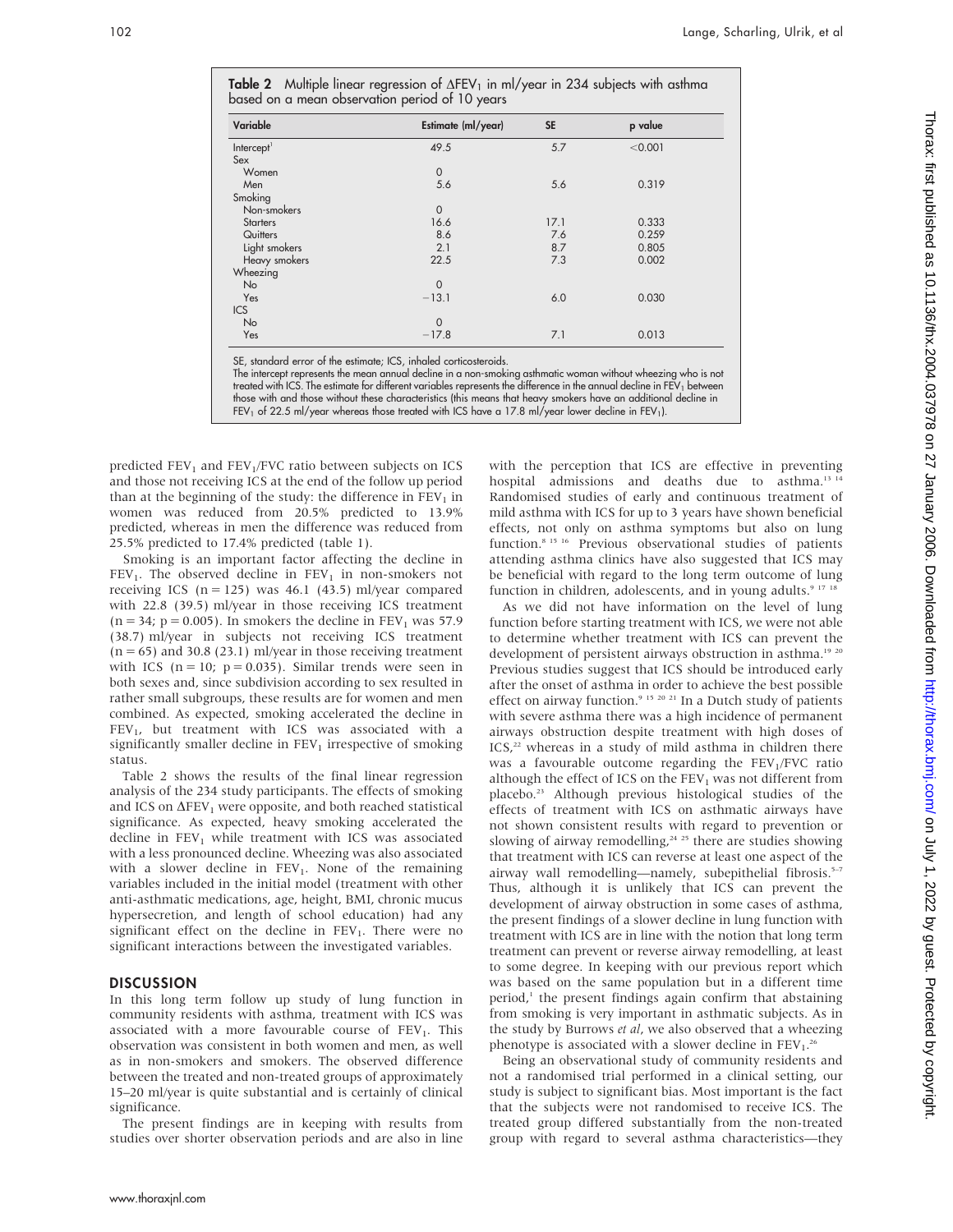had much lower lung function, reported more asthmatic symptoms such as wheezing and chronic mucus hypersecretion, and had a lower prevalence of smoking. It is therefore clear that the steroid treated group is not representative of the whole asthmatic population. It is difficult to deduce how this bias of ''confounding by indication'' or ''confounding by severity'' affects our results, but we cannot rule out the possibility that the lack of adjustment for these factors may have produced a spurious association between ICS and  $\Delta$ FEV<sub>1</sub>. Although we have tried to include factors describing asthma severity such as presence of wheezing and mucus hypersecretion, our adjustment is not precise since our population is not well characterised as this is part of an epidemiological study and not a clinical investigation. In particular, the asthmatic patients on ICS had a lower initial  $FEV<sub>1</sub>$  than those who were not treated with ICS. On the one hand we could expect an even greater decline in  $FEV<sub>1</sub>$  in subjects with an already low  $FEV<sub>1</sub>$  and many asthmatic symptoms. On the other hand, it is possible that the decline in lung function in asthma is non-linear with an initial steep decline in  $FEV_1$  being followed by a normal decline. If this was true, the observed low decline in the ICS treated group could reflect the fact that asthma has ''burned out'' in this subgroup rather than an effect of ICS per se. However, the shorter duration of asthma in the ICS treated group argues against this explanation (table 1). It is also likely that the use of ICS is associated with other factors that we have not been able to control for (such as a better compliance with environmental measures), which may have a beneficial effect on asthma itself. Only a long term, placebo controlled trial with repeated frequent  $FEV<sub>1</sub>$  measurements and detailed information on the ICS treatment can provide a definite answer, but such a study is unlikely to be feasible or ethical, not least because of the immediate excellent response to ICS treatment seen in most patients with asthma which precludes treatment with placebo for longer periods of time.

Another limitation of this study is the fact that the use of a self-reported diagnosis of asthma invariably leads to some degree of misclassification as some subjects with mild asthma remain undiagnosed whereas some subjects with chronic obstructive pulmonary disease (COPD) are likely to have reported asthma. However, the high average level of  $FEV<sub>1</sub>$  (>80% predicted) in our population speaks against significant misclassification between asthma and COPD. In addition, the fact that we observed quite a substantial association between the decline in  $FEV<sub>1</sub>$  and use of ICS, which is in contrast to the findings from randomised trials of patients with mild COPD, suggests that not many subjects with self-reported asthma actually had COPD.<sup>27</sup> <sup>28</sup>

A further weakness of the present study is the small number of asthmatics on ICS and the fact that we do not have any information on the dose of ICS or of compliance with this treatment. It is possible that some of the participants who reported being on ICS at the beginning and end of the study period were not on the treatment during the whole observation period. However, we feel that this bias would have been more problematic if we had been unable to show any association between ICS and decline in  $FEV<sub>1</sub>$ . The fact that we observed such a pronounced difference in this relatively small sample of asthmatic patients gives even more support to our findings.

During our study the mean dose of ICS in the whole of Denmark was around 500 µg/day. Only 18% of the population with self-reported asthma were treated with ICS throughout the observation period. This low level of use reflects the situation in Copenhagen approximately 10 years ago. Fortunately, the point prevalence of treatment with ICS among the asthmatic participants in our survey increased from 31.4% in 1991–4 to 48.5% in 2001–3. This low number is

similar to the finding in a recent large survey showing a similar underuse of these drugs in most European countries.<sup>29</sup>

In conclusion, adults with self-reported asthma treated with ICS experienced a less pronounced decline in  $FEV<sub>1</sub>$  than asthmatic subjects not receiving this treatment. Although this was an observational study and not a randomised trial, we think that the results suggest that ICS may have beneficial long term effects on the progression of ventilatory function in asthma.

#### Authors' affiliations .....................

P Lange, C S Ulrik, Department of Cardiology and Respiratory Diseases, Hvidovre University Hospital, Denmark

H Scharling, Copenhagen City Heart Study, Epidemiological Research Unit, Bispebjerg University Hospital, Denmark

J Vestbo, North West Lung Centre, Wythenshawe Hospital, Manchester, UK

The Copenhagen City Heart Study was funded by The Danish Heart Foundation. The particular analysis focusing on ICS was supported by grants from The Danish Lung Association.

Competing interests: HS has no conflict of interest. PL, CSU and JV have acted as consultants to and received travel grants from AstraZeneca, Boehringer Ingelheim, and GlaxoSmithKline. None of the analyses in this paper was funded by these companies.

#### REFERENCES

- 1 Lange P, Parner J, Vestbo J, et al. A 15-year year follow-up study of ventilatory function in adults with asthma. N Engl J Med 1998;339:1194–200.
- 2 Peat JK, Woolcock AJ, Cullen K. Rate of decline of lung function in subjects with asthma. Eur J Respir Dis 1987;70:171-9.
- 3 Ulrik CS. Outcome of asthma: longitudinal changes in lung function. Eur Respir J 1999;13:904–18.
- 4 Beckett A, Howarth PH. Pharmacotherapy and airway remodelling in asthma? Thorax 2003;58:163–74.
- 5 Trigg CJ, Manolitsas ND, Wang J, et al. Placebo-controlled immunopathologic study of four months of inhaled corticosteroids in asthma. Am J Respir Crit Care Med 1994;150:17–22.
- 6 Laitinen LA, Laitinen A, Haahtela T. A comparative study of the effects of an inhaled corticosteroids, budesonide, and a  $\beta$ 2-agonist, terbutaline, on airway inflammation in newly diagnosed asthma: a randomised, double-blind,<br>parallel group controlled trial. *J Allergy Clin Immunol* 1992;**90**:32–42.
- 7 Sont JK, van Krieken JHJM, Evertse CE, et al. Relationship between the inflammatory infiltrate in bronchial biopsy specimens and clinical severity of asthma in patients treated with inhaled steroids. Thorax 1996;51:496–502.
- 8 Haahtela T, Järvinen M, Kava T, et al. Comparison of a beta<sub>2</sub>-agonist, terbutaline, with and inhaled corticosteroid, budesonide, in newly detected asthma. N Engl J Med 1991;325:388–92.
- 9 Agertoft L, Pedersen S. Effects of long-term treatment with an inhaled corticosteroid on growth and pulmonary function in asthmatic children. Respir Med 1994;88:373–81.
- 10 Schnohr P, Jensen G, Lange P, *et al.* The Copenhagen City Heart Study. Tables<br>with data from the third examination 1991–94. *Eur Heart J*, 2001;3(suppl H)..
- 11 Torén K, Brisman J, Järvholm B. Asthma and asthma-like symptoms in adults assessed by questionnaires. Chest 1993;104:600–8.
- 12 Enarson DA, Vedal S, Schultzer M, et al. Asthma, asthmalike symptoms, chronic bronchitis, and degree of bronchial hyperresponsiveness in epidemiologic studies. Am Rev Respir Dis 1987;136:613-7.
- 13 Suissa S, Ernst P, Kezouh A. Regular use of inhaled corticosteroids and the long term prevention of hospitalisation from asthma. Thorax 2002;57:880–4.
- 14 Suissa S, Ernst P, Benayoun S, et al. Low-dose inhaled corticosteroids and the prevention of death from asthma. N Engl J Med 2000;343:332-6.
- 15 Haahtela T, Järvinen M, Kava T, et al. Effects of reducing or discontinuing inhaled budesonide in patients with mild asthma. N Engl J Med 1994;331:700–5.
- 16 Pauwels RA, Pedersen S, Busse WW, et al. Early intervention with budesonide in mild persistent asthma: a randomised, double-blind study. Lancet 2003;361:1071–6.
- 17 Panhuysen CIM, Vonk JM, Köeter GH, et al. Adult patients may outgrow their asthma: a 25-year follow-up study. Am J Respir Crit Care Med 1997;155:1267–72.
- 18 Grol MH, Gerritsen J, Vonk JM, et al. Risk factors for growth and decline of lung function in asthmatic individuals up to age 42 years. Am J Respir Crit Care Med 1999;160:1830–7.
- 19 Ulrik CS, Backer V. Non-reversible airflow obstruction in life-long nonsmokers with moderate to severe asthma. Eur Respir J 1999;14:892–6.
- 20 Boulet LP, Trucotte H, Brochu A. Persistence of airway obstruction and hyperresponsiveness in subjects with asthma in remission. Chest
- 1994;105:1024–31. 21 Selroos O, Pietinalho A, Löfroos AB, et al. Effects of early vs. late intervention with inhaled corticosteroids in asthma. Chest 1995;108:128–34.